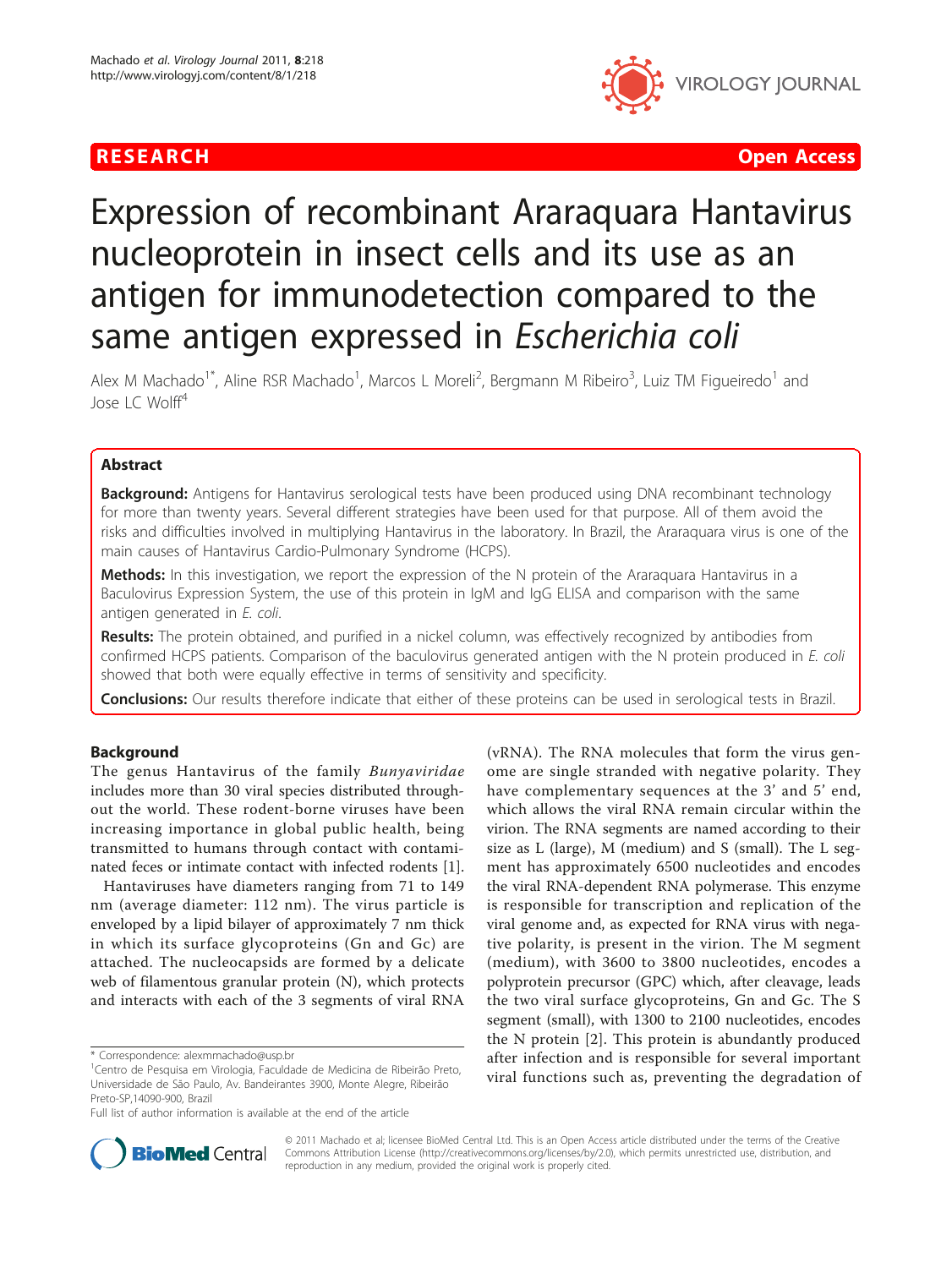the vRNA and interacting with other proteins at the end of the infection process favoring viral assembly [\[3](#page-6-0)]. The protein also induces strong humoral response, in both, patients and rodents, with antibodies directed to the 3 major epitopes of N, which are located in the amino terminal protein region [[4\]](#page-6-0).

The human infection by Hantavirus can cause 2 diseases depending on the region of the globe where the patient became infected: hemorrhagic fever with renal syndrome (HFRS) in Asia and Europe and the Cardiopulmonary Syndrome (HCPS) in the Americas. While the former is transmitted by Murinae and Arvicolinae rodents of the Old World, the latter is transmitted by Sigmodontinae rodents of the New World [\[1](#page-6-0)].

HCPS was reported for first time in the Americas, in 1993, causing pneumonia with respiratory failure among Navajo Indians in the Four Corners region of USA. In the same year, the first cases were reported in the Brazilian city of Juquitiba and a couple thousand of HCPS cases have been reported across America [[5,6\]](#page-6-0). According to the Ministry of Health of Brazil, by the year 2009, about 1200 HCPS cases were reported, with a 39% case fatality rate [[7](#page-6-0)]. At least 5 Hantavirus are the causatives of HCPS in Brazil: Juquitiba virus (JUQV), Araraquara virus (ARAV), Laguna Negra virus (LNV), Castelo dos Sonhos virus (CASV) and Anajatuba virus (ANAJV). Among these, ARAV has been the main causative of HCPS, occurring in the "Cerrado" landscapes of Southeast and Central Plateau and producing about 49% of fatalities [[8](#page-6-0)]. In fact, ARAV has been considered the most virulent Hantavirus in Brazil and probably in the world [\[8](#page-6-0)].

The diagnosis of HCPS in Brazil is based on the clinical presentation previous contact with rodents and detection of IgM antibodies to Hantavírus [\[9](#page-6-0)]. In Brazil, until a few years ago the ELISA for Hantavirus diagnosis was performed only by public health laboratories, using recombinant proteins of Sin Nombre virus (SNV) and Andes virus (ANDV), from the Centers for Disease Control (USA) and Instituto Carlos Malbran (Argentina), respectively, as antigens [[1\]](#page-6-0).

Recently, a recombinant N protein of ARAV was produced [[10\]](#page-6-0). The RNA used for the synthesis of the vector was obtained from virus particle taken from blood samples of an HCPS patient. The entire S segment of the virus was amplified and sequenced. The analysis of the sequence revealed a segment of 1858 nucleotides with an open reading frame that encodes a protein of 429 amino acids. The nucleotide sequence confirmed a high identity with the N protein gene of ARAV. The entire gene was cloned in the vector pET200D and the N protein was expressed in Escherichia coli BL21 strain [[10\]](#page-6-0). The expression of the recombinant protein was confirmed by the detection of a 52-kDa protein by Western blot using a pool of human sera obtained from HCPS patients [[10\]](#page-6-0). This recombinant protein was purified and has been used as antigen in ELISA for detection of IgG and IgM antibodies against Hantavirus [\[10](#page-6-0)]. However, studies comparing serological methods for detection of Hantavirus, indicate that recombinant proteins expressed in baculovirus expression system using insect cells, may be more suitable, in terms of expression levels and also easier for purification [[11-13](#page-6-0)].

Here we report the expression of the N recombinant protein of ARAV in insect cells using the baculovirus expression system, the use of this protein as antigen in ELISA was evaluated and compared to antigen produced in Escherichia coli.

### Methods

# Cloning of Nucleoprotein gene in the baculovirus transfer vector.

The N gene of Araraquara Hantavirus used in this study was obtained from the plasmid pET-N-ARA [[10\]](#page-6-0). This gene was originally isolated by RT-PCR from the serum of patients with HCPS and cloned into the expression vector pET Directional TOPO® (Invitrogen USA) [[10](#page-6-0)]. The DNA from this plasmid was used as template for Polimerase Chain Reaction (PCR) using the Forward Histidine and Reverse Nucleoprotein primers (Table [1](#page-2-0)). The amplicon containing the entire N gene was purified using the GFX purification kit (Amersham, USA) and cloned into the vector PCR2.1 (Invitrogen USA), following manufacturer's instructions. The plasmid obtained, named PCR 2.1-Hist-N, was subsequently digested with BglII (Biolabs USA) and *XmaI* (Biolabs USA) restriction enzymes in order to release the fragment of interest. After purification, this fragment was inserted into the transfer vector pSynXIV VI<sup>+</sup> X3 [\[14](#page-6-0)]. This transfer vector contains two promoters (pSYN and pXIV) in tanden driving the expresson of the foreign gene. The transfer vector containing the insert and named pSyn-Hist-N was sequenced in order to confirm the correct insertion. The sequencing reaction was carried out using the Big-Dye v.3 kit (Applied Biosystems USA) using specific primers (Table [1](#page-2-0)) and run in an ABI Prism 377 sequencer (Applied Biosystems USA). The sequences obtained were assembled using the CodonCode Aligner program version 1.3.4 (CodonCode Corporation). Subsequently, these sequences were analyzed using the ORF finder and BLAST software (National Center for Biotechnology Information - NCBI).

# Construction of the recombinant baculovirus

Monolayers of SF-9 cells  $(1 \times 10^6$  cells or 50 to 70% cell density) were co-transfected with a solution containing 0.5 μg of the DNA of baculovirus vSynVI-gal linearized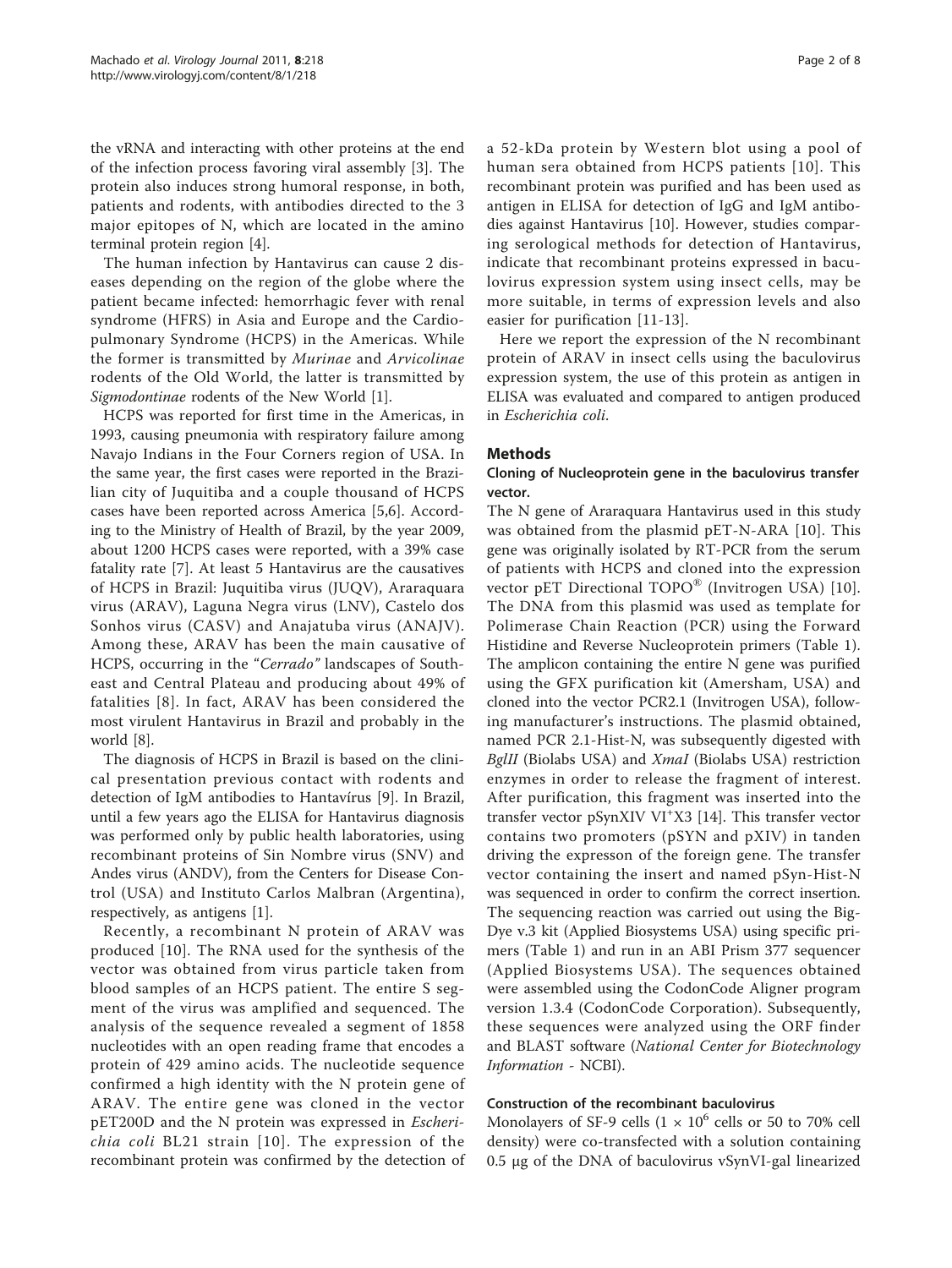| <b>Primers</b>    | Primer                               | <b>Function</b>                         |  |  |  |  |
|-------------------|--------------------------------------|-----------------------------------------|--|--|--|--|
| name              | Sequence                             |                                         |  |  |  |  |
| For. His.         | 5' GAAGATCTATGCGGGGTTCTCATCAT 3'     | Amplification of N gene.                |  |  |  |  |
| Rev. NP.          | 5 TAACCCGGGTCACAGCTTTAAGGGTCC 3'     | Amplification of N gene.                |  |  |  |  |
| Int. NP.          | 5' AGACAGCAGACTGGAAG 3'              | Sequencing of N gene.                   |  |  |  |  |
| For. pSyn         | 5' GGGCCAAGCTTGGCGTTATTG 3'          | Sequencing of N gene                    |  |  |  |  |
| Rev. pSyn         | 5' TCTGTAAATCAACAACGCACAG 3'         | Sequencing of N gene                    |  |  |  |  |
| For. $\beta$ -gal | 5' TTCACTGGCCGTCGTTTTACAACGTCGTGA 3' | Check of Recombinant Baculovírus Purity |  |  |  |  |
| Rev. $\beta$ -gal | 5' ATGTGAGCGAGTAACAACCCGTCGGATTCT3'  | Check of Recombinant Baculovírus Purity |  |  |  |  |

<span id="page-2-0"></span>Table 1 Specific primers for amplification/sequencing of Araraquara hantavirus nucleoprotein gene and amplification of betagalactosidase gene.

Primers name: For. His - Forward Histidina; Rev. NP - Reverse Nucleoprotein; Int. NP. Intermediate Nucleoprotein; For. pSyn. Forward vector pSyn; Rev. pSyn. Reverse vector pSyn; For. b-gal. Forward gene betagalactosidase; Rev. b-gal. Reverse gene betagalactosidase.

with Bsu36I and 1 μg of the recombinant plasmid, pSyn-Hist-N previously incubated with a 50 ul solution of lipofectin (Gibco-BRL). After incubation, for 3 hours, at 27°C, the cell culture medium was exchanged for fresh medium and the cell culture was further incubated at 27°C for 5 to 7 days. The vSynVI-gal virus is a recombinant baculovirus derived from the Autographa californica multiple nucleopolyhedrovirus (AcMNPV) containing the  $\beta$ -galactosidase gene (lac-Z) from E. coli in place of the occlusion body protein gene (polh) [\[14](#page-6-0)]. These cells were then observed under an optical light microscope, to visualize viral occlusion bodies (indicative of recombination, since the pSyn-Hist-N vector has, besides the N gene, the polh gene). The cell supernatants, containing recombinant viruses, were removed and stored for further confirmation of gene insertion as well as for titration and purification of the recombinant viruses. To confirm the insertion of the gene of interest, the DNA of the recombinant baculovirus was extracted and a PCR with specific primers, Forward Histidine and Reverse Nucleoprotein, (Table 1) was performed.

#### Purification and titration of recombinant baculovirus

Serial dilutions of supernatant of the infected cells (5 to 7 days after transfection) were performed and used to infect Sf9 cells in 96 well plates. The identification of recombinant viruses infecting these cells was done by the presence of occlusion bodies in the nucleus. The cells infected with the highest dilutions and having occlusion bodies in the nucleus were selected and had the supernatants used for other serial dilutions. This process was done for 3 times in order to obtain purified recombinant viruses. The purity of the recombinant virus was checked by a PCR that amplifies the  $\beta$ -galactosidase gene, using specific primers, forward  $\beta$ -gal and reverse  $\beta$ -gal (Table 1). Knowing that this gene was replaced by the gene of interest, the absence of  $\beta$ -galactosidase indicates an adequate purity of the recombinant virus. The supernatant of the infected cells with the

purified recombinant virus was collected, titrated by plaque assay, and stored at 4°C.

# Production and analysis of recombinant proteins

Sf9 cells  $(2 \times 10^6 \text{ cells/ml})$  grown in 75 mm<sup>2</sup> culture flasks were infected with 5 MOI of the recombinant virus and incubated at 27°C. After 72 h p.i. the cells were collected and analyzed for production of recombinant proteins in both, native and denatured forms. Thus, 2 samples of the infected cells were used. The first sample was collected by low speed centrifugation in a microcentrifuge, washed with PBS and lysed in a buffer containing 50 mM  $\text{NaH}_2\text{PO}_4$ , 300 mM NaCl, 1% Tween 20, pH8.0 and protease inhibitors for 1 h at 4° C under agitation. After this period, the cell lysate was centrifuged at  $10,000 \times g$  for 10 minutes and the supernatant was stored at -70°C. The second sample was submitted to the same procedure, but with lysis buffer containing 6 M urea. Samples of both cell lysates containing the recombinant protein were analyzed by polyacrylamide gel electrophoresis (SDS-PAGE) and stained with Coomassie blue.

# Purification and antigenic analysis of recombinant proteins

The denatured protein extract was passed through a column of nickel (Ni-NTA Purification System - Qiagen, USA) which binds specifically to the histidine tail present in the recombinant protein, allowing its purification. After elution with a buffer containing: 50 mM  $\text{NaH}_2\text{PO}_4$ , 300 mM NaCl, 1% Tween 20, 6 M urea and protease inhibitors pH 5.6 or pH 4.2, this eluate was checked for purity by SDS-PAGE and stained with Coomassie blue. The crude extract from infected SF9 cells with recombinant baculovirus and crude extract from uninfected SF9 cells were subjected to a western blot using a Hantavirus immune serum from a HCPS convalescing patient. Anti-Human IgG linked to peroxidase (Sigma, USA) was used as secondary antibody and DAB (Sigma, USA) as substrate.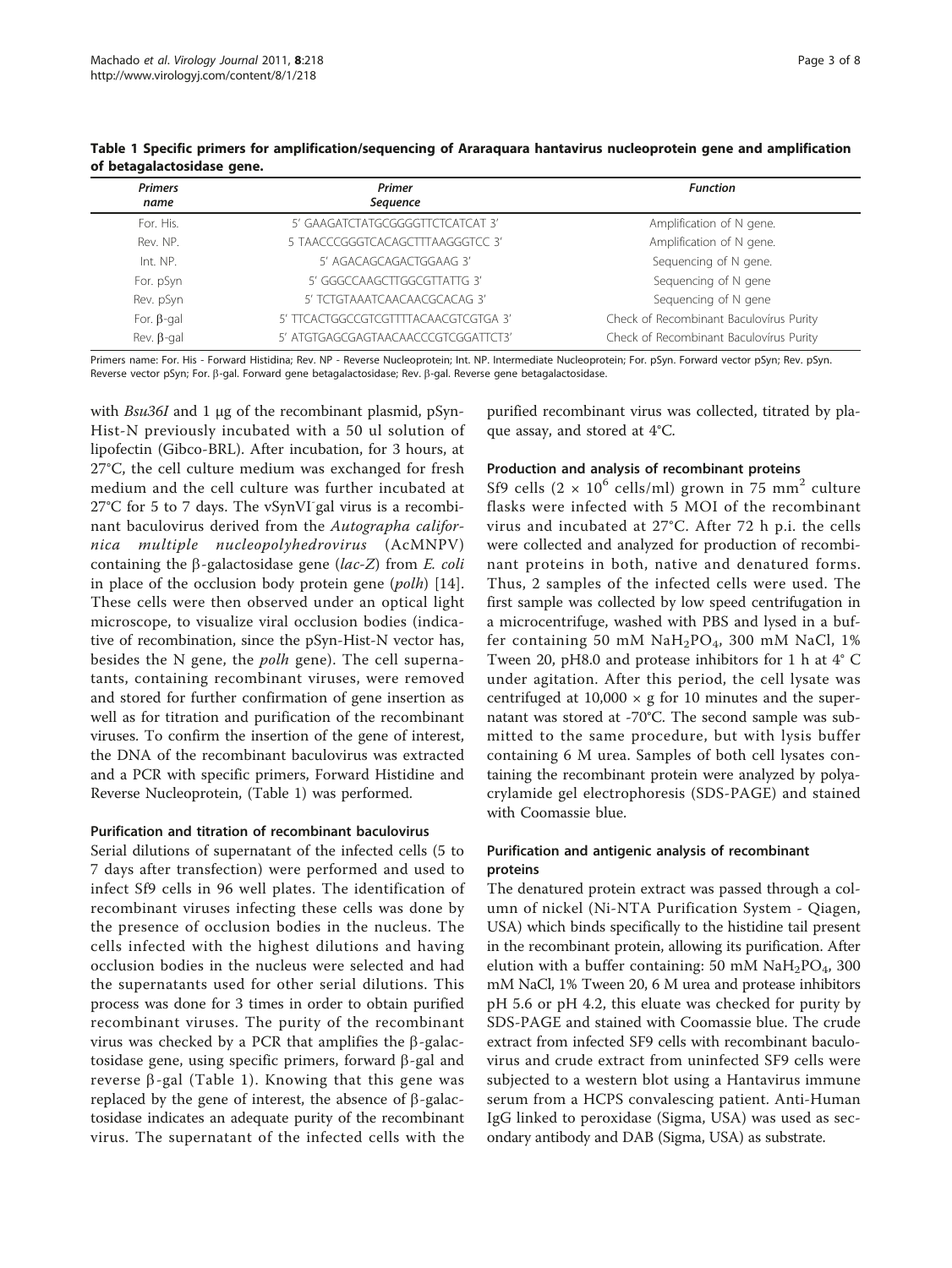#### Human sera samples

Human sera obtained from 30 HCPS suspect patients, collected from 2005 to 2009 at hospitals in the cities of Ribeirão Preto, Sertãozinho e Jardinópolis were tested by IgG ELISA using the N recombinant proteins of ARAV as antigens. Additionally, 50 sera collected from participants of a Hantavirus serologic survey in the cities of Paraiso and Belmonte, state of Santa Catarina, were also tested by ELISA.

#### Enzyme Linked Immunosorbent Assay- ELISA

An ELISA using recombinant protein produced in insect cells was standardized using the protocol previously established by Figueiredo and collaborators (2008) [[10](#page-6-0)]. The microplates of 96 wells were divided in two parts. The wells in the first part of the plate, including rows A to D, columns 1 to 12, were coated with 2.0 μg/ml of the N recombinant protein in carbonate-bicarbonate buffer pH 9,6. The second part of the plate, rows E to H columns 1 to 12, had the wells coated with the negative antigen control (crude extract from uninfected Sf9 cells). After an overnight incubation, at 4°C, the microplates were washed 6 times with PBST buffer (Phosphate Buffer plus 20% Tween). All tested sera (positive and negative controls) were diluted 1:100 in PBS containing 10% skimmed milk and added into duplicate wells in both parts of the microplate (the part coated with N recombinant protein and the part containing the negative antigen). The microplates were washed as described above and incubated at 37°C, for 1 h, with 50 μL of an antihuman IgG immunoglobulin - peroxidase conjugate (Sigma USA), diluted 1:2000. The microplates were washed again, as previously described, and 100 μl of 2,2 '-azin-bis (3-ethylbenzthiazoline-6-sulfonic acid) (ABTS) substrate (Sigma-Aldrich, USA) was added to the microplate wells. The test was read in a spectrophotometer at 405 nm. The cut off of the test was considered as the mean plus 3 standard deviations of the optical density (OD) values obtained from all negative control samples, after subtraction of the OD from all these negative sera in rows E to H. The IgM ELISA was also standardized using the same protocol performed for IgG ELISA using, as secondary antibody, anti-human IgM immunoglobulin - peroxidase conjugate (Sigma USA), diluted 1:2000.

# Comparison of ELISAs using recombinant N protein produced in Baculovirus and E. coli expression systems

Thirty patients suspect of HCPS were tested by the IgG ELISA previously described, coated with N recombinant proteins of ARAV produced in Baculovirus (rN-Bac) or E. coli (rN-E. coli) expression systems. OD values, as well as cut-off values of tests using both antigens were compared regarding to sensitivity and specificity. Positive samples by IgG ELISA were also tested by IgM ELISA using both N recombinant proteins of ARAV as antigens. Titles of samples and OD values, as well as cut-off values of tests using both antigens were also compared. The IgG ELISA was also used to test sera of 50 volunteers from Paraíso and Belmonte cities.

#### Results

#### N gene amplification and cloning

The RT-PCR amplification of the N gene of Araraquara Hantavirus generated a fragment of approximately 1287 nt. This gene was subsequently cloned into a transfer vector pSynXIVVI+X3 (5.8 Kb) producing a 7.1 Kb plasmid [[14\]](#page-6-0). The nucleotide sequence of the insert (cassette pSyn-Hist-N) showed 100% identity with the S segment sequence of Araraquara virus deposited in the GenBank ([EF571895](http://www.ncbi.nih.gov/entrez/query.fcgi?db=Nucleotide&cmd=search&term=EF571895) and [AF3073225](http://www.ncbi.nih.gov/entrez/query.fcgi?db=Nucleotide&cmd=search&term=AF3073225)). The ORF contained in the insert had 1287 nt, encoding a putative protein of 429 amino acids which also shown to be identical to the N protein of Araraquara virus.

# Construction, purification and titration of the recombinant baculovirus

Five days after the co-transfection that produced the recombinant viruses, the Sf9 cells showed presence of polyhedra (viral occlusion bodies) in the cells nuclei, signaling the infection, of more than 80% of the cells. The Hantavirus N gene was also found inserted in the genome of the new vSyn-Hist-N recombinant baculovirus and it was successfully purified by serial dilution which was confirmed by the lack of amplification of the  $\beta$ galactosidase gene in a PCR. The vSyn-Hist-N was obtained at a titer of  $1.3 \times 10^7$  pfu/ml.

# Production, purification and antigenic analysis of recombinant protein

The expressed Hantavirus N protein was extracted with a buffer solution containing urea. Thus, large amounts of the 52 kDa N recombinant protein were obtained after this denaturing extraction (Figure [1A\)](#page-4-0). Native extraction of N recombinant protein was also investigated. However, only small amounts of recombinant N protein were obtained by this method (data no shown). The protein was purified using nickel column (Figure [1B](#page-4-0)). The crude extract from infected SF9 cells with recombinant baculovirus and crude extract from uninfected SF9 cells was analyzed by western blot. Sera from HCPS patients were able to react, in this test, with the N recombinant protein (rN-Bac) present in the extract of infected Sf9 cells, as shown in Figure [1C.](#page-4-0)

# Comparison of ELISAs using rN-Bac and rN-E. coli as antigen

Sera from 30 HCPS suspected patients were diluted 1:100 and tested by IgG-ELISAs, using rN-Bac or rN-E.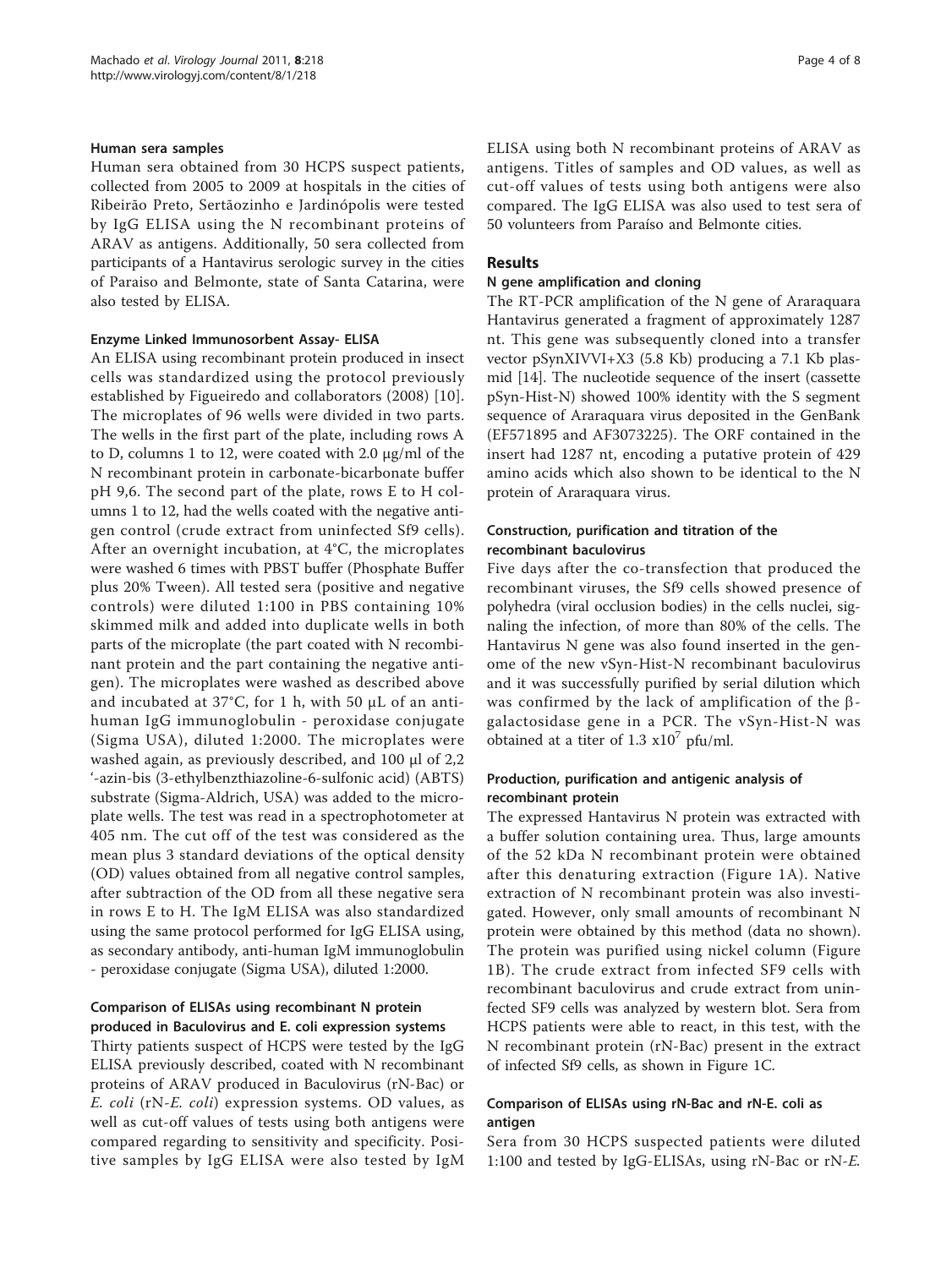<span id="page-4-0"></span>

coli as antigen. Eleven sera (37%) were positive and 19 (63%) were negative by both tests. As shown in Table 2 no significant difference ( $p > 0.05$ ) in optical densities and similar cut-off values were observed in both IgG ELISAs (0.172 to rN-Bac and 0.193 to rN-E. coli). These eleven positive sera were later tested by Hantavirus rN-Bac and rN-E. coli IgM ELISA. Six sera (54,5%) were positive, showing titles between 100 and 200. The other 5 sera (45,5%) were negative by both tests (Table [3](#page-5-0)). No significant differences were observed ( $p > 0.05$ ) on optical densities or serum titers. Similar cut-off values were observed in both IgM ELISAs (0.189 to rN-Bac and 0.201 to rN-E. coli). Hantavirus rN-Bac and rN-E. coli IgG-ELISAs were also used to test 50 samples of volunteers from the towns of Paraíso and Belmonte, State of Santa Catarina, showing 12 positives (24%) and 38 (76%) negatives in both tests. As we previously observed with sera from the 30 HCPS suspected patients, no significant difference  $(p > 0.05)$  in optical densities and similar cutt-off values (0.274 for rN-Bac and 0.290 for rN-E. coli) were observed for the 50 samples of volunteers, as shown in Table [4.](#page-5-0) Based on this comparison with the Hantavirus IgG or IgM ELISA using rN-E. coli as antigen, the antigen commonly used in Brazil, the rN-Bac IgG or IgM -ELISA showed 100% sensitivity, specificity and predictive values.

| Table 2 Comparative IgG ELISA-rN-Bac and IgG ELISA-rN- |
|--------------------------------------------------------|
| E. coli against sera suspected HCPS received in the    |
| Virology Research Center - FMRP.                       |

| N° Patients    | Sex | Age                      | rN-Bac<br>OD | rN-E. coli<br>OD | Results <sup>1</sup> |
|----------------|-----|--------------------------|--------------|------------------|----------------------|
| 1              | M   | 20                       | 1.287        | 1.173            | $(+)/(+)$            |
| $\overline{2}$ | F   | 23                       | 0.160        | 0.181            | $(-)/(-)$            |
| 3              | M   | 53                       | 0.151        | 0.187            | $(-)/(-)$            |
| $\overline{4}$ | M   | $\overline{\phantom{a}}$ | 0.989        | 1.090            | $(+)/(+)$            |
| 5              | M   | 49                       | 0.159        | 0.156            | $(-)/(-)$            |
| 6              | F   | I                        | 0.101        | 0.111            | $(-)/(-)$            |
| 7              | F   | I                        | 0.092        | 0.097            | $(-)/(-)$            |
| 8              | M   | 39                       | 0.105        | 0.143            | $(-)/(-)$            |
| 9              | M   | 25                       | 1.430        | 1.560            | $(+)/(+)$            |
| 10             | M   | 39                       | 0.107        | 0.131            | $(-)/(-)$            |
| 11             | M   | 30                       | 0.110        | 0.107            | $(-)/(-)$            |
| 12             | F   | 34                       | 0.954        | 1.102            | $(+)/(+)$            |
| 13             | M   | 44                       | 0.095        | 0.078            | $(-)/(-)$            |
| 14             | M   | I                        | 1.153        | 1.051            | $(+)/(+)$            |
| 15             | M   | 28                       | 1.502        | 1.362            | $(+)/(+)$            |
| 16             | F   | 40                       | 0.113        | 0.134            | $(-)/(-)$            |
| 17             | M   | 38                       | 0.117        | 0.118            | $(-)/(-)$            |
| 18             | F   | 25                       | 1.021        | 0.897            | $(+)/(+)$            |
| 19             | F   | 23                       | 0.087        | 0.091            | $(-)/(-)$            |
| 20             | M   | 39                       | 0.127        | 0.162            | $(-)/(-)$            |
| 21             | M   | 40                       | 0.121        | 0.154            | $(-)/(-)$            |
| 22             | M   | I                        | 1.923        | 1.597            | $(+)/(+)$            |
| 23             | M   | 38                       | 0.118        | 0.168            | $(-)/(-)$            |
| 24             | M   | I                        | 1.720        | 1.614            | $(+)/(+)$            |
| 25             | M   | I                        | 0.133        | 0.147            | $(-)/(-)$            |
| 26             | F   | 15                       | 1.133        | 1.315            | $(+)/(+)$            |
| 27             | F   | 22                       | 0.108        | 0.133            | $(-)/(-)$            |
| 28             | M   | 52                       | 0.159        | 0.178            | $(-)/(-)$            |
| 29             | M   | I                        | 1.081        | 1.209            | $(+)/(+)$            |
| 30             | M   | 46                       | 0.136        | 0.133            | $(-)/(-)$            |

OD - Optical Density. ELISA - Enzyme Linked immunosorbent assay. Bac - Baculovirus. E. coli - Escherichia coli. 1. Result of assay used IgG-ELISA-rN-Bac and IgG-ELISA-rN-E. coli.

# **Discussion**

The production of native antigens for Hantavirus serological tests has several limitations, including a high risk of contamination by handling the virus, low viral titers obtained in cell culture, difficulty in adapting the virus to cells, slow viral replication (3 to 10 days), and occurrence of virus mutations after successive passages in cell culture [[15\]](#page-6-0). Thus, Hantavirus antigens produced by recombinant DNA technology became a common approach for this purpose [\[16](#page-6-0)]. The N protein contains important viral antigens and has been previously produced by recombinant techniques for use in serologic diagnosis [[17,18\]](#page-6-0). In the present study, we have successfully expressed the recombinant N protein of Araraquara Hantavirus in insect cells by recombinant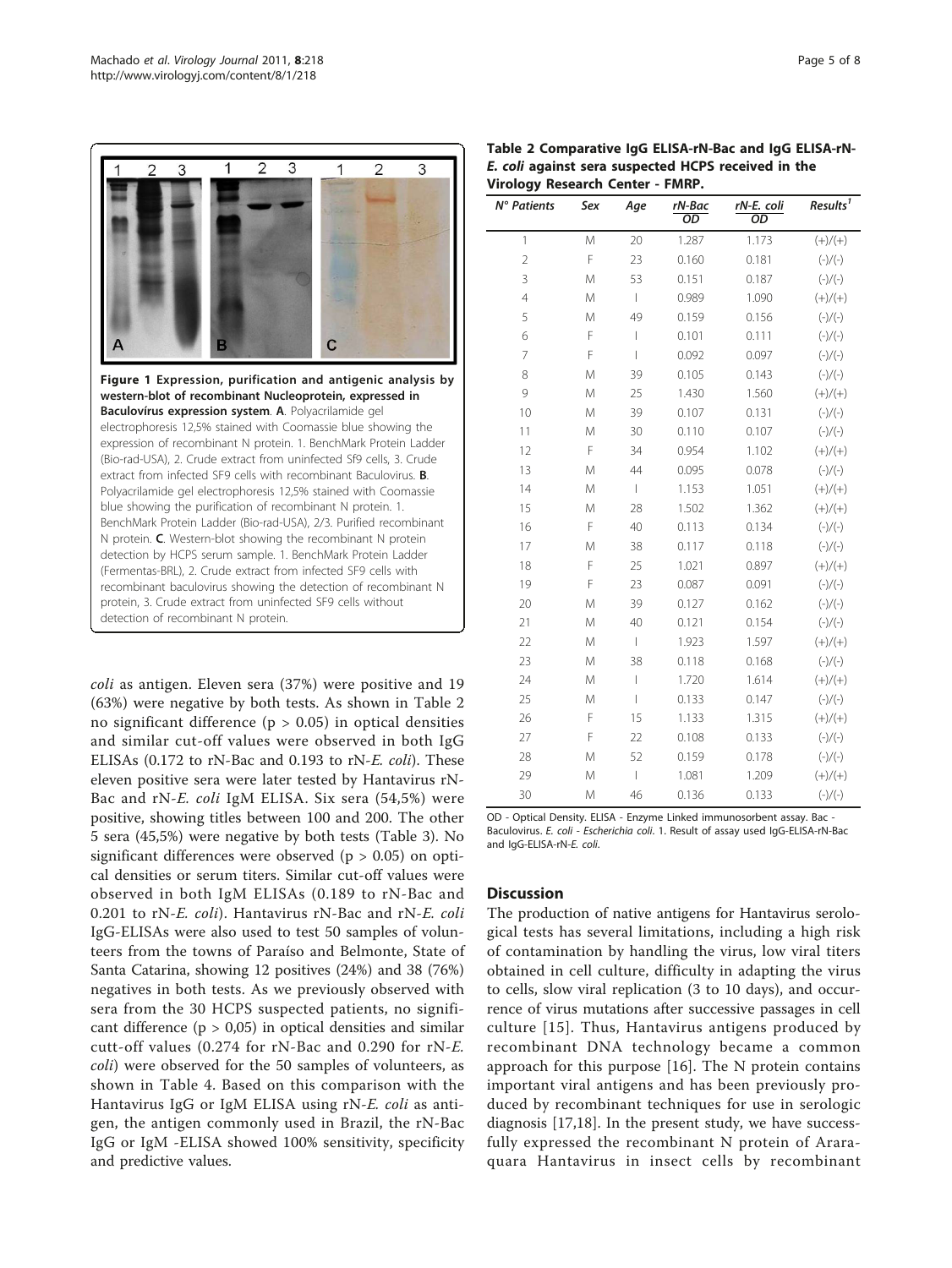<span id="page-5-0"></span>Table 3 Comparative IgM ELISA-rN-Bac and IgM ELISA-rN-E. coli against confirmed sera of HCPS received in the Virology Research Center - FMRP.

|                                |       |       | rN-Bac                 | rN - E. coli |                        |                      |
|--------------------------------|-------|-------|------------------------|--------------|------------------------|----------------------|
| $N^{\circ}$<br><b>Patients</b> | Genus | OD    | <b>Title</b><br>Sample | OD           | <b>Title</b><br>Sample | Results <sup>1</sup> |
| 1                              | M     | 0.142 | No reagent             | 0.158        | No reagent             | $(-)/(-)$            |
| 2                              | F     | 0.324 | 1:100                  | 0.295        | 1:100                  | $(+)/(+)$            |
| 3                              | M     | 0.127 | No reagent             | 0.139        | No reagent             | $(-)/(-)$            |
| 4                              | M     | 0.339 | 1:200                  | 0.351        | 1:200                  | $(+)/(+)$            |
| 5                              | M     | 0.114 | No reagent             | 0.097        | No reagent             | $(-)/(-)$            |
| 6                              | F     | 0.358 | 1:200                  | 0.327        | 1:100                  | $(+)/(+)$            |
| 7                              | F     | 0.304 | 1:100                  | 0.316        | 1:100                  | $(+)/(+)$            |
| 8                              | M     | 0.168 | No reagent             | 0.147        | No reagent             | $(-)/(-)$            |
| 9                              | M     | 0.116 | No reagent             | 0.131        | No reagent             | $(-)/(-)$            |
| 10                             | M     | 0.401 | 1:200                  | 0.382        | 1:200                  | $(+)/(+)$            |
| 12                             | M     | 0.251 | 1:100                  | 0.283        | 1:100                  | $(+)/(+)$            |

OD - Optical Density. ELISA - Enzyme Linked immunosorbent assay. Bac - Baculovirus. E. coli - Escherichia coli. 1. Result of assay used IgM-ELISA-rN-Bac and IgM-ELISA-rN-E. coli.

Baculovirus expression system. Since the N gene was under control of very late baculovirus promoter, high levels of the rN-Bac were obtained after 72 h p.i. as observed by other authors expressing their proteins in insect cells using similar vectors [\[15,19](#page-6-0)-[22](#page-7-0)]. However, rN-Bac was mostly present in intra-cytoplasmatic inclusion bodies and required denaturing buffer solutions for a adequate purification. The recombinant protein was analyzed by western blot showing suitable antigenic characteristics by strongly reacting with human sera from HCPS patients.

The rN-Bac was used as an antigen in an IgG and IgM ELISA which was able to detect anti-nucleoprotein antibodies in both human and rodent sera (Data not shown). This Hantavirus rN-Bac IgG-ELISA was compared to a similar test using N recombinant protein antigen produced in E. coli. The rN-E. coli is used in Brazil as the regular antigen for ELISA diagnosis of Hantavirus infections. Eighty human serum samples

Table 4 Evaluation of IgG ELISA-rN-Bac and IgG ELISA-rN-E. coli against sera from volunteers from the cities of Paraíso and Belmonte, SC.

| Patients/City and<br>State of origin | Sex | Age | rN-Bac<br>OD | rN-E. coli<br>OD | Results <sup>1</sup> | Patients/City and State of origin | Sex | Age | rN-Bac<br>OD | rN-E. coli<br>OD | Results <sup>1</sup> |
|--------------------------------------|-----|-----|--------------|------------------|----------------------|-----------------------------------|-----|-----|--------------|------------------|----------------------|
| 1-Par-SC                             | M   | 20  | 0.109        | 0.139            | $(-)/(-)$            | 26-Par-SC                         | M   | 24  | 0.219        | 0.240            | $(-)/(-)$            |
| 2-Par-SC                             | F   | 31  | 0.167        | 0.141            | $(-)/(-)$            | 27-Par-SC                         | M   | 69  | 0.782        | 0.992            | $(+)/(+)$            |
| 3-Bel-SC                             | M   | 35  | 0.181        | 0.191            | $(-)/(-)$            | 28-Par-SC                         | M   | 31  | 0.137        | 0.118            | $(-)/(-)$            |
| 4-Bel-SC                             | F   | 50  | 1.058        | 0.912            | $(+)/(+)$            | 29-Bel-SC                         | F   | 59  | 0.156        | 0.194            | $(-)/(-)$            |
| 5-Par-SC                             | M   | 42  | 0.098        | 0.167            | $(-)/(-)$            | 30-Bel-SC                         | M   | 30  | 0.194        | 0.173            | $(-)/(-)$            |
| 6-Par-SC                             | M   | 86  | 1.218        | 1.054            | $(+)/(+)$            | 31-Bel-SC                         | M   | 27  | 0.149        | 0.181            | $(-)/(-)$            |
| 7-Par-SC                             | M   | 48  | 1.023        | 1.162            | $(+)/(+)$            | 32-Par-SC                         | F   | 46  | 0.107        | 0.081            | $(-)/(-)$            |
| 8-Par-SC                             | F   | 47  | 0.137        | 0.179            | $(-)/(-)$            | 33-Bel-SC                         | F   | 18  | 0.864        | 0.719            | $(+)/(+)$            |
| 9-Bel-SC                             | F   | 31  | 0.121        | 0.140            | $(-)/(-)$            | 34-Par-SC                         | M   | 57  | 0.186        | 0.202            | $(-)/(-)$            |
| 10-Bel-SC                            | F   | 37  | 0.129        | 0.104            | $(-)/(-)$            | 35-Par-SC                         | M   | 40  | 0.243        | 0.217            | $(-)/(-)$            |
| 11-Bel-SC                            | F   | 21  | 0.108        | 0.096            | $(-)/(-)$            | 36-Par-SC                         | M   | 31  | 0.154        | 0.091            | $(-)/(-)$            |
| 12-Par-SC                            | M   | 29  | 0.089        | 0.102            | $(-)/(-)$            | 37-Par-SC                         | F   | 19  | 0.147        | 0.137            | $(-)/(-)$            |
| 13-Par-SC                            | F   | 27  | 0.911        | 0.816            | $(+)/(+)$            | 38-Par-SC                         | F   | 56  | 1.534        | 1.209            | $(+)/(+)$            |
| 14-Bel-SC                            | M   | 45  | 0.097        | 0.089            | $(-)/(-)$            | 39-Par-SC                         | F   | 26  | 0.136        | 0.143            | $(-)/(-)$            |
| 15-Bel-SC                            | M   | 40  | 0.162        | 0.143            | $(-)/(-)$            | 40-Bel-SC                         | M   | 62  | 0.098        | 0.079            | $(-)/(-)$            |
| 16-Par-SC                            | F   | 39  | 0.141        | 0.156            | $(-)/(-)$            | 41-Par-SC                         | F   | 76  | 0.942        | 0.985            | $(+)/(+)$            |
| 17-Bel-SC                            | F   | 52  | 0.182        | 0.167            | $(-)/(-)$            | 42-Par-SC                         | F   | 74  | 0.137        | 0.199            | $(-)/(-)$            |
| 18-Bel-SC                            | M   | 56  | 1.102        | 0.977            | $(+)/(+)$            | 43-Bel-SC                         | F   | 51  | 0.139        | 0.142            | $(-)/(-)$            |
| 19-Par-SC                            | F   | 31  | 0.116        | 0.095            | $(-)/(-)$            | 44-Bel-SC                         | F   | 27  | 1.367        | 1.418            | $(+)/(+)$            |
| 20-Par-SC                            | F   | 60  | 0.087        | 0.073            | $(-)/(-)$            | 45-Bel-SC                         | M   | 43  | 0.142        | 0.125            | $(-)/(-)$            |
| 21-Par-SC                            | F   | 27  | 0.213        | 0.192            | $(-)/(-)$            | 46-Bel-SC                         | M   | 36  | 0.101        | 0.089            | $(-)/(-)$            |
| 22-Par-SC                            | M   | 39  | 0.183        | 0.207            | $(-)/(-)$            | 47-Par-SC                         | F   | 31  | 0.128        | 0.151            | $(-)/(-)$            |
| 23-Par-SC                            | F   | 57  | 1.006        | 1.355            | $(+)/(+)$            | 48-Par-SC                         | M   | 20  | 0.191        | 0.168            | $(-)/(-)$            |
| 24-Bel-SC                            | M   | 24  | 0.173        | 0.197            | $(-)/(-)$            | 49-Par-SC                         | M   | 48  | 0.639        | 0.567            | $(+)/(+)$            |
| 25-Par-SC                            | M   | 37  | 0.094        | 0.056            | $(-)/(-)$            | 50-Bel-SC                         | F   | 38  | 0.208        | 0.231            | $(-)/(-)$            |

Par- Paraíso. Bel- Belmonte. SC - Santa Catarina. OD - Optical Density. ELISA - Enzyme Linked immunosorbent assay. Bac - Baculovirus. E. coli - Escherichia coli. 1. Results of IgG-ELISA-rN-Bac and IgG-ELISA-rN-E. coli.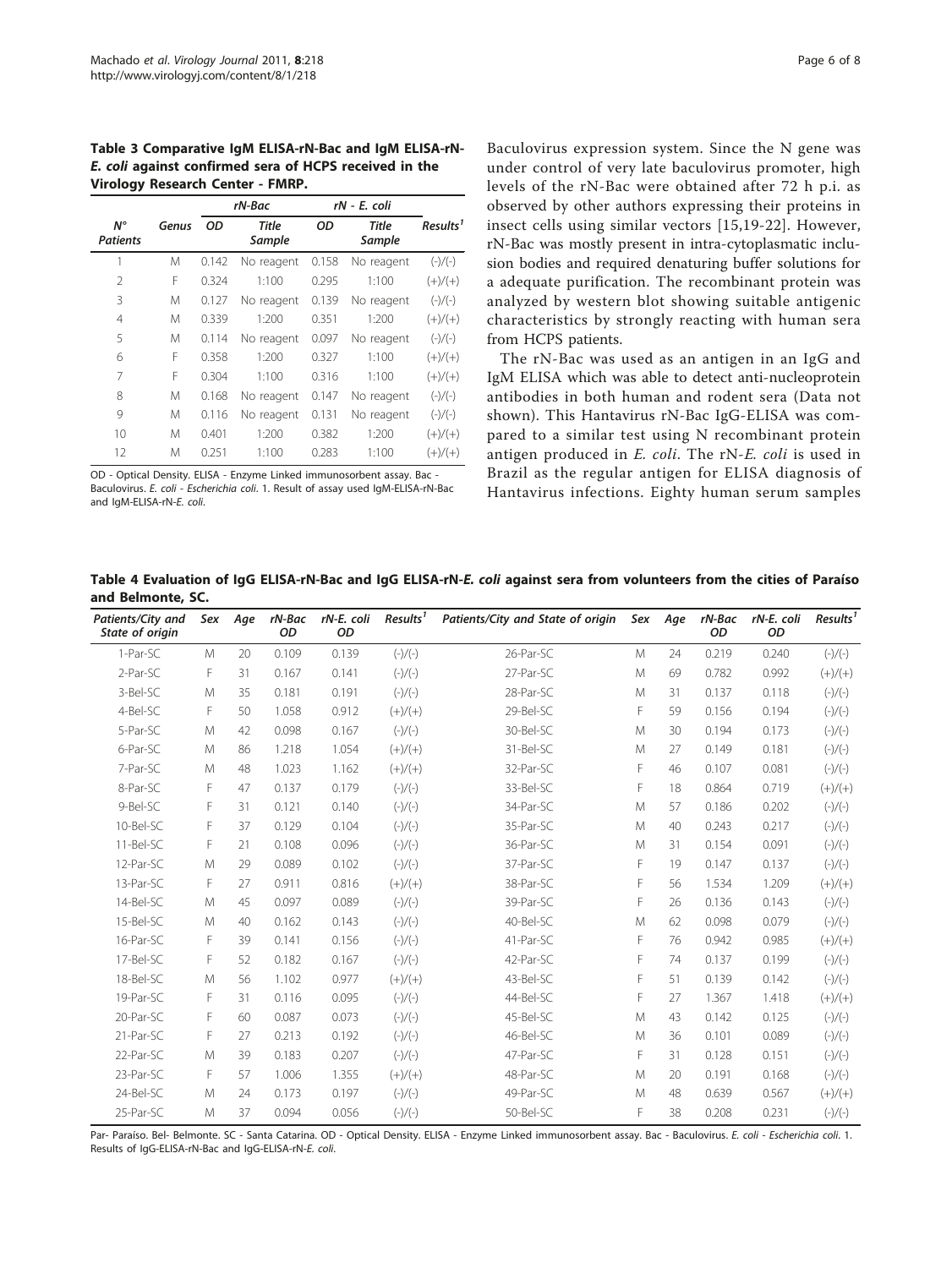<span id="page-6-0"></span>were tested by both ELISAs showing equal results, 23 samples were positive and 67 were negative. No significant differences were observed for optical density values and test cut-off values in both tests. Hantavirus rN-Bac and rN-E. coli IgM ELISAs showed both to be usefull as diagnostic tools. Among eleven tested sera, 6 were positives and 5 negatives in both tests. Thus, no significant differences were observed on optical densities, serum titers and the cut-offs of both tests showed close values. These results showed that the IgG or IgM ELISA using rN-Bac as antigen were equally effective to the rN-E. coli IgG or IgM ELISA in terms of sensitivity and specificity.

Previous comparison of serological methods for the diagnosis of Hantavirus infection indicated that ELISA assays with N protein produced in E. coli was less sensitive than assays performed with N protein produced in insect cells through the Baculovirus system [11]. The same study also showed that even after several rounds of purification the presence of residues from E. coli could still generate false positive results [11].

# Conclusion

An N recombinant protein of Araraquara Hantavirus was successfully produced in insect cells and the preliminary tests of this protein as an ELISA antigen encourage its use for diagnosis of HCPS and seroepidemiological surveys of Hantavirus in Brazil.

#### Acknowledgements

This work was partially funded by a research grant from the Conselho Nacional de Desenvolvimento Científico e Tecnológico - CNPq (Grant 403086/2004-3).

#### Author details

<sup>1</sup>Centro de Pesquisa em Virologia, Faculdade de Medicina de Ribeirão Preto, Universidade de São Paulo, Av. Bandeirantes 3900, Monte Alegre, Ribeirão Preto-SP,14090-900, Brazil. <sup>2</sup>Universidade Federal de Goiás, Rodovia BR364, Km 192, Parque Industrial, Jataí-GO, 75800-000, Brazil. <sup>3</sup>Laboratório de Microscopia Eletrônica e Virologia, Departamento de Biologia Celular, Instituto de Ciências Biológicas, Universidade de Brasilia, Campus Universitário Darcy Ribeiro, Brasília, 70910-900, Brazil. <sup>4</sup>Centro de Ciências Biológicas e da Saúde, Universidade Presbiteriana Mackenzie, Rua: Consolação 930, Consolação, São Paulo-SP, 01302-090, Brazil.

#### Authors' contributions

AMM held the cloning and expression of recombinant N protein of Hantavirus Araraquara. Participated in the tests of ELISA using antigen produced in both baculovirus and E. coli. Also, participated in data analysis and drafted the manuscript. ARSRM participated in both ELISA and data analysis. MLM provided the Araraquara virus N protein expressed in E. coli, and performed the standardization of the ELISA using this antigen. **BMR** provided the expression vector (pSynXIVVI+X3), Sf9 cells, baculovirus vSynVI<sup>-</sup> gal. Participated in the production of recombinant baculovirus. LTMF provided the Araraquara virus N protein expressed in E. coli, and performed the standardization of the ELISA using this antigen. Conceived of the study, and participated in its design and coordination and helped to draft the manuscript. JLCW conceived the study, participated in its design and coordination, data analysis and helped to draft the manuscript. All authors read and approved the final manuscript.

#### Page 7 of 8

#### Competing interests

The authors declare that they have no competing interests.

Received: 22 December 2010 Accepted: 11 May 2011 Published: 11 May 2011

#### References

- 1. Figueiredo LTM, Moreli ML, Borges AA, Figueiredo GG, Badra SJ, Bisordi I, Suzuki A, Capria S, Padula P: Evaluation of an enzyme-lynked immunosorbent assay based on Araraquara virus recombinant nucleocapsid protein. Am J Trop Hyg 2009, 81(2):273-276.
- 2. Schmaliohn CS, Nichol ST: Bunvaviridae. In Fields Virology, Volume 2., 5 edition. Edited by: Knipe DM and Howley PM. Philadelphia: Lippincott Williams and Wilkins; 2007:1741-1789.
- 3. Kukkonen SK, Vaheri A, Plyusnin A: [Tula hantavirus L protein is a 250 kDa](http://www.ncbi.nlm.nih.gov/pubmed/15105534?dopt=Abstract) [perinuclear membrane-associated protein.](http://www.ncbi.nlm.nih.gov/pubmed/15105534?dopt=Abstract) J Gen Virol 2004, 85(5):1181-1189.
- 4. Khaiboulina SF, Morzunov SP, St Jeor SC: [Hantaviruses: molecular biology,](http://www.ncbi.nlm.nih.gov/pubmed/16375712?dopt=Abstract) [evolution and pathogenesis.](http://www.ncbi.nlm.nih.gov/pubmed/16375712?dopt=Abstract) Curr Mol Med 2005, 5:773-790.
- 5. Nichol ST, Spiropoulou CF, Morzunov S, Rollin PE, Ksiazek TG, Feldmann H, Sanchez A, Childs J, Zaki S, Peters CJ: [Genetic identification of a](http://www.ncbi.nlm.nih.gov/pubmed/8235615?dopt=Abstract) [hantavirus associated with na outbreak of acute respiratiry illness.](http://www.ncbi.nlm.nih.gov/pubmed/8235615?dopt=Abstract) Science 1993, 262:914-917.
- 6. Iversson LB, Da Rosa AP, Rosa MD, Lomar AV, Sasaki MG, Leduc JW: [Human](http://www.ncbi.nlm.nih.gov/pubmed/7820156?dopt=Abstract) [infection by Hantavirus in southern and southeastern Brazil.](http://www.ncbi.nlm.nih.gov/pubmed/7820156?dopt=Abstract) Rev Assoc Med Bras 1994, 40(2):85-92.
- 7. Ministerio da Saude: Situação epidemiológica das zoonoses de interesse para a saúde pública. Bol Elet Epidem 2010, 10(2):6-7.
- 8. Figueiredo LTM, Moreli ML, Souza RLM, Borges AA, Figueiredo GG, Machado AM, Bisordi I, Nagasse-Sugahara TK, Suzuki A, Pereira LE, Souza RP, Souza LTM, Braconi CT, Harsi CM, Zanotto PM, VGDN Consortium: Distinct hantaviruses causing Pulmonary Syndrome in Central Plateau, Southeastern and Southern Brazil. Emerg Infect Dis 2009, 4:561-567.
- 9. Machado AM, Figueiredo GG, Sabino GS Jr, Figueiredo LTM: Laboratory diagnosis of human hantavirus infection: novel insights and future potential. Future Virology 2009, 4(4):383-389.
- 10. Figueiredo LTM, Moreli ML, Borges AA, Figueiredo GG, Souza RLM, Aquino VH: Expression of a hantavirus N protein and its efficacy as antigen in immune assays. Braz J Med and Biol Res 2008, 41:596-599.
- 11. Sjolander BK, Elgh F, Kallio-Kokko H, Vapalahti O, Hagglund M, Palmcrantz V, Juto P, Vaheri A, Nikklasson B, Lundkvist A: Evaluation of serological Methods for diagnosis of Puumla hantavirus infection (NE). J Clin Microbiol 1997, Dec:3264-3268.
- 12. Vapalahti O, Lundkvist A, Kallio-Kokko H, Paukku K, Julkunen I, Lankinen H, Vaheri A: [Antigenic properties and diagnostic potential of Puumala virus](http://www.ncbi.nlm.nih.gov/pubmed/8748286?dopt=Abstract) [nucleocapsid protein expressed in insect cells.](http://www.ncbi.nlm.nih.gov/pubmed/8748286?dopt=Abstract) J Clin Microbiol 1996, 34(1):119-125.
- 13. Hujakka H, Koistinen V, Eerikainen P, Kuronen I, Mononen I, Parviainen M, Lundkvist A, Vaheri A, Narvanen A, Vapalahti O: [New](http://www.ncbi.nlm.nih.gov/pubmed/11376049?dopt=Abstract) [Immunochromatographic rapid test for diagnosis of acute Puumala virus](http://www.ncbi.nlm.nih.gov/pubmed/11376049?dopt=Abstract) [infection.](http://www.ncbi.nlm.nih.gov/pubmed/11376049?dopt=Abstract) J Clin Microbiol 2001, 39(6):2146-2150.
- 14. Wang X, Ooi BG, Miller LK: Baculovirus [vectors for multiple gene](http://www.ncbi.nlm.nih.gov/pubmed/2055465?dopt=Abstract) [expression and for occluded virus production.](http://www.ncbi.nlm.nih.gov/pubmed/2055465?dopt=Abstract) Gene 1991, 100:131-137.
- 15. Padula PJ, Rossi CM, Della Valle MO, Martínez PV, Colavecchia SB, Edelstein A, Miguel SD, Rabinovich RD, Segura EL: [Development and](http://www.ncbi.nlm.nih.gov/pubmed/10670565?dopt=Abstract) [evaluation of a solid-phase enzyme immuno-assay based on Andes](http://www.ncbi.nlm.nih.gov/pubmed/10670565?dopt=Abstract) [hantavirus recombinant nucleoprotein.](http://www.ncbi.nlm.nih.gov/pubmed/10670565?dopt=Abstract) J Med Microbiol 2000, 49:149-155.
- 16. Billecocq A, Coudrier D, Boue F, Combes B, Zeller H, Artois M, Bouloy M: Expression of the nucleoprotein of the Puumala virus from the recombinant Semlike Forest virus replicon: characterization and use as a potential diagnostic tool. Clin Diag Lab Immunol 2003, 10(4):658-663.
- 17. Xu X, Severson W, Villegas N, Schmaljohn CS, Jonsson CB: [The RNA](http://www.ncbi.nlm.nih.gov/pubmed/11884555?dopt=Abstract) [binding domain of the Hantaan virus N protein maps to a central,](http://www.ncbi.nlm.nih.gov/pubmed/11884555?dopt=Abstract) [conserved region.](http://www.ncbi.nlm.nih.gov/pubmed/11884555?dopt=Abstract) J Virol 2002, 76(7):3301-3308.
- 18. Hujakka H, Koistinen V, Kuronen I, Eerikainen P, Parviainen M, Lundkvist A, Vaheri A, Vapalahti O, Narvanen A: Diagnostic rapid test for acute hantavirus infections: specific tests for Hantaan, Dobrava and Puumala virus versus a hantavirus combination test. J Virol Meth 2003, 108:117-122.
- 19. Yoshimatsu K, Arikawa J, Li H, Kariwa H, Hashimoto N, Suzuki N: Western blotting using recombinant Haantan virus nucleocapsid protein